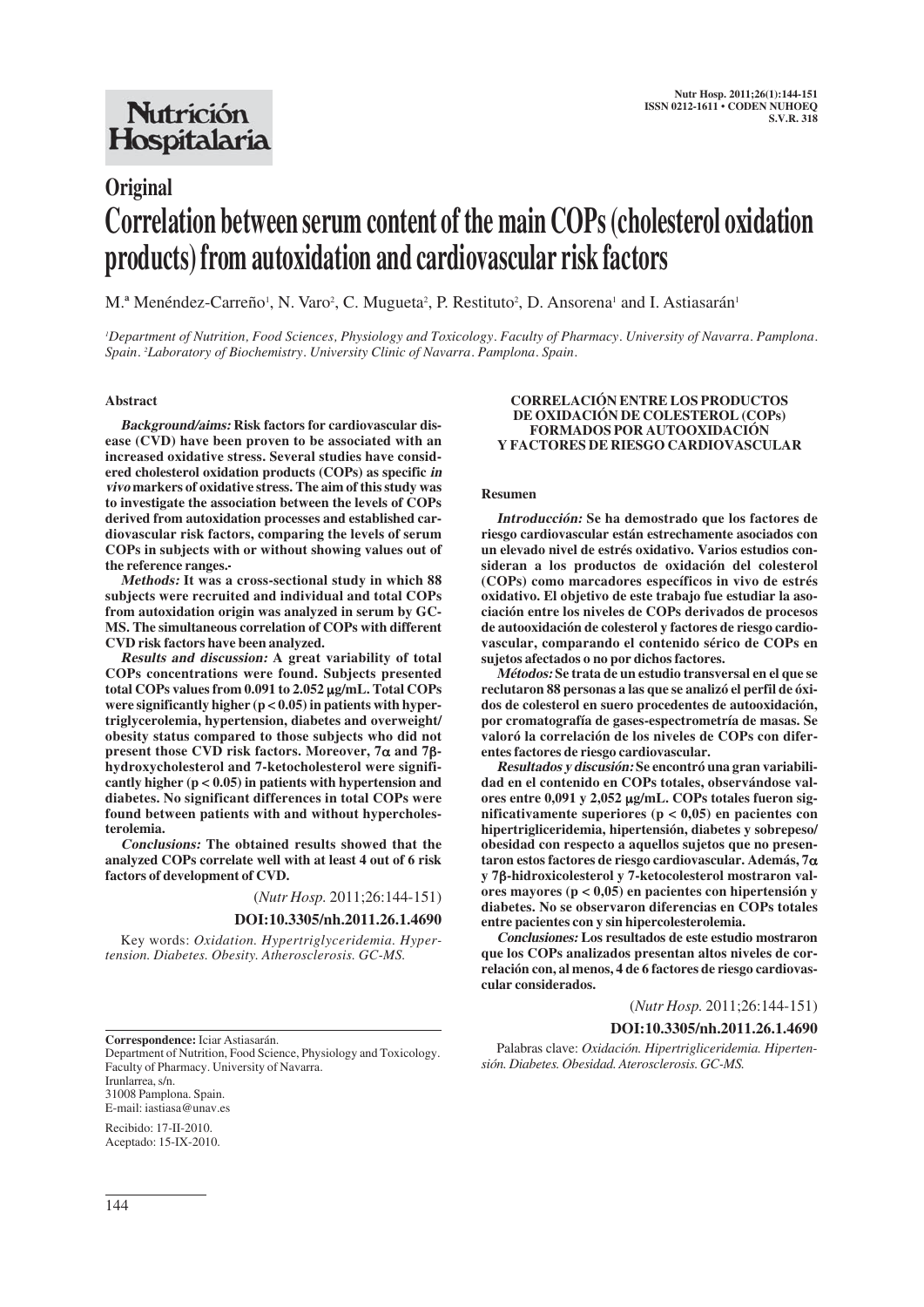# **Abbreviations**

COPs: Cholesterol oxidation products. CVD: Cardio vascular disease.

# **Introduction**

Cholesterol is an unsaponificable lipid prone to oxidation leading to the formation of cholesterol oxidation products (COPs). Certain oxysterols of biomedicalinterest (e.g., 26-OH-cholesterol, 24-OH-cholesterol, and 22-OH-cholesterol) are generallyconsidered to not represent significant products of the autoxidationof cholesterol, while others (including 7-ketocholesterol, 7β-OHcholesterol, 7α-OH-cholesterol, 25-OH-cholesterol, 5β,6β-epoxycholesterol, 5α,6α-epoxycholesterol, and 5α,6β-diOH-cholesterol) are recognized products of cholesterol autoxidation.1 These last ones could be both from endogenous origin or also they can be absorbed from the diet.<sup>2,3</sup>

The presence of COPs in plasma or serum has been evident, and it has been demonstrated that they are potentially involved in the initiation and progression of major chronic diseases.4 They are present in high concentrations in atherosclerotic plaques, contributing to the development of atherosclerosis, the most common cause of death in Western world.<sup>5</sup>

Chronic and acute over-production of reactive oxygen species (ROS) under pathophysiologic conditions are associated with the development of CDV.<sup>6</sup> There is growing evidence that oxidized LDL (oxLDL) plays a major role in the injury of endothelium, being its content in COPs the reactive mediator of structural and functional changes of the vascular entothelium affected by atherosclerotic process.7,8 oxLDL is not recognized by LDL receptors, but it is instead taken up by scavenger receptors on macrophagues of arterial walls. The macrophagues then develop into foam cells that form a fatty streak that ultimately turn into an atherosclerotic plaque.<sup>9</sup>

Zhou et al.<sup>10</sup> found that plasma from catheterized patients showed much higher total free oxysterols than control ones, being the most abundant those from autoxidation origin. Larsson et al.<sup>11</sup> showed that increased levels of 7β-hydroxycholesterol and 7-ketocholesterol may play an important role in the induction of oxidative stress in atheroma plaques by stimulating ROS production and decreasing cellular antioxidants.

Several diseases are associated with local substained imbalance of the ratio between oxidative and reductive biochemical reactions towards oxidation, causing oxidative stress. Increased COPs levels (specially 7 ketocholesterol and 7β-hydroxycholesterol) have been reported in disease states where oxidative stress was increased such as diabetes mellitus<sup>12</sup> or familial combined hyperlipidemia.<sup>13</sup>. For instance, functional impairment of the vascular endothelium is one of the first steps in the development of atherosclerosis, and vascular adhesion molecules in plasma are indicators of endothelial damage in diabetes mellitus showing significant correlation with 7-ketocholesterol.<sup>14</sup> Significantly higher concentrations of blood COPs were found in the blood of diabetic and hypercholesterolemic patients than in blood of control subjects.15 Other authors cannot exclude the role of COPs (7 oxysterols) in pathogenesis of arterial hypertension and non-insulin dependent diabetes mellitus in morbidity obese patients.16 Obesity is linked with enhanced inflamatory stress and increased atherosclerosis, which are associated with oxidative stress and greater formation of COPs. A recent study has established that serum oxysterol concentrations in adolescents increase with obesity, insulin, and ApoB indicating its relevance as potential indicators for assessing certain metabolic derangements.<sup>17</sup>

The ultimate goal of research on COPs should be to link findings regarding the biological roles of COPs to the prevalence of COPs in tissues or fluids, contributing with interesting data on the "focused" lipidomics research area.18 In this context, the aim of this study was to investigate the association between the levels of COPs derived from autoxidation processes and established cardiovascular risk factors,<sup>19</sup> comparing the levels of serum COPs in subjects with or without showing values out of the reference ranges.

#### **Materials and Methods**

## *Materials and reagents*

7α-Hydroxycholesterol, 7β-hydroxycholesterol, 5,6βepoxycholesterol, 5,6α-epoxycholesterol, cholestanetriol, 25-hydroxycholesterol, 7-ketocholesterol and 19 hydroxycholesterol were purchased from Steraloids (Wilton, NH, U.S.A.). Tri-Sil reagent was obtained from Pierce (Rockford, IL, U.S.A.). Acetone, chloroform, diethyl ether, methanol, hexane, sodium sulphate anhydrous and potassium hydroxide were obtained from Panreac (Barcelona, Spain). Hexane for gas chromatography and butylhydroxytoluene (BHT) were from Merck & Co., Inc (Whitehouse Station, NJ, U.S.A.). Sep-pack Vac 6cc silica 1g cartridges were obtained from Waters (Milford, Massachussets, U.S.A.).

#### *Study population*

This cross sectional study was performed in 88 subjects (55.7 % males;  $63.5 \pm 14.7$  yr) attending the Cardiovascular Risk Area of the University of Navarra for a general check-up.

All participants underwent a complete medical examination and anthropometric measurements were taken. Subjects were free from clinically apparent atherosclerotic disease on the basis of absence of history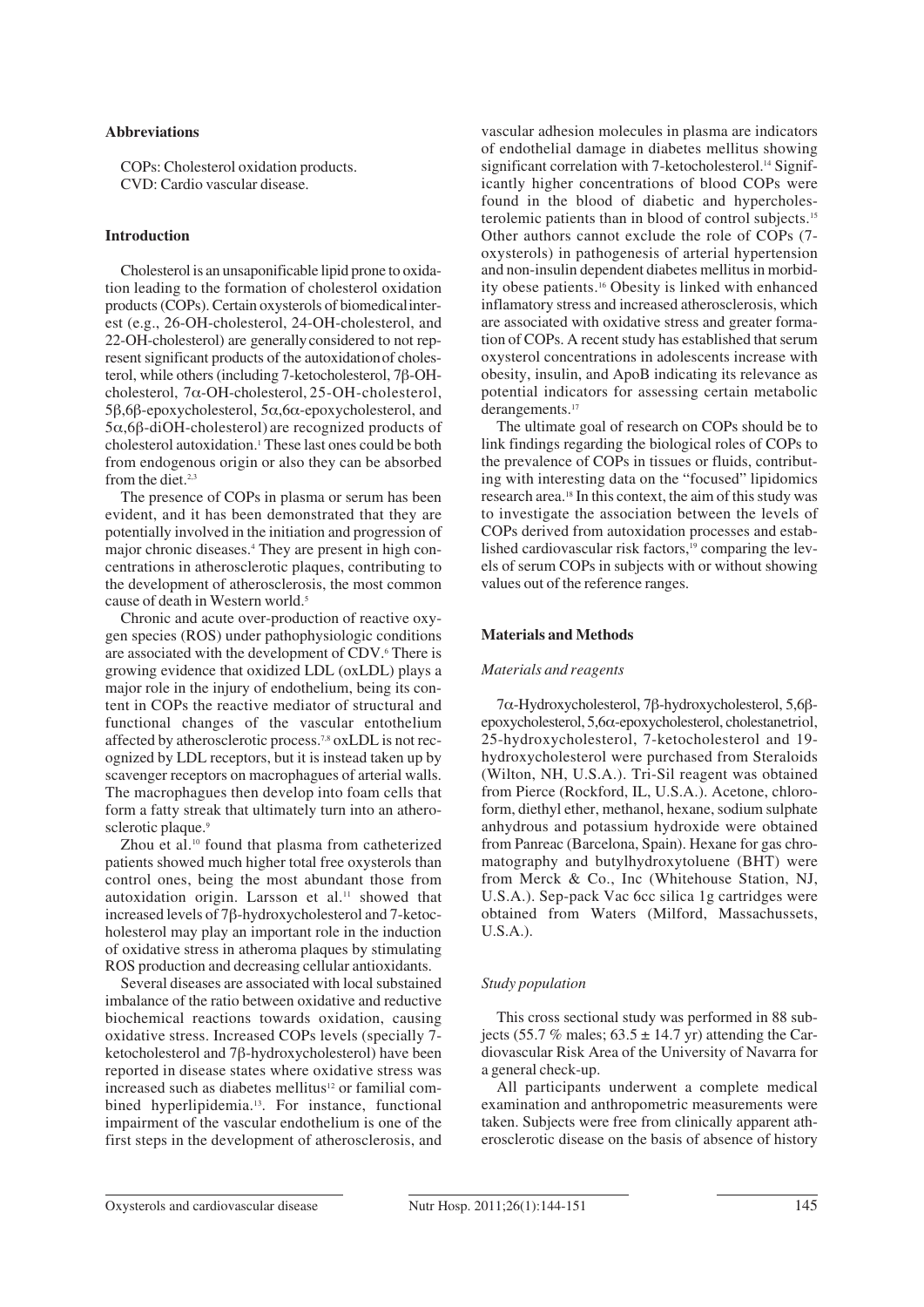of coronary disease, stroke, or peripheral artery disease and normal electrocardiogram. Exclusion criteria were: impaired renal or liver function, cancer, arteritis, inflammatory diseases and connective tissue diseases. The mean body mass index  $(BMI)$  was 28.8 kg/m<sup>2</sup>, and it was calculated using the following formula: weight  $(kg)/height<sup>2</sup>$  (m). Blood pressure was measured on the right arm, with the subjects in a seated position and after a 5-min rest, with a mercury sphygmomanometer. The average of two measurements, at the beginning and end of the visit, was considered.

Risk factors for CVD were diagnosed according to the National Cholesterol Education Program's Adult Treatment Panel III guidelines with modification of waist criterion into body mass index (BMI).

The local committee on human research approved the study, performed in accordance with the Declaration of Helsinki, and all participants gave written informed consent.

#### *Biochemical analysis*

Following an overnight fast, serum and plasma were collected by venous puncture into Vacutainer tubes. Fasting serum glucose, cholesterol, triglycerides (TG), and high-density lipoprotein (HDL) and low-density lipoprotein (LDL) cholesterol were measured by standard laboratory techniques.

#### *Serum COPs analysis*

A validated method for the analysis of COPs in serum was used, by means of GC-MS Menéndez-Carreño et al.20 Gas chromatography-Mass spectrometry analysis was performed on a GC 6890N Hewlett Packard coupled to a 5975 Mass Selective Detector (Agilent Technologies, Inc., CA, USA). The TMSethers derivates of sterol oxides were separated on a capillary column Varian VF-5ms CP8947 (50 m x 250 m x 0.25 m film thickness) (Varian, France). Identification of the peaks was made by the characteristic ion fragmentation of the standard substances and the quantification was made using selected ion monitoring (SIM) analysis. Integration was performed with Agilent G1701DA GC/MSD ChemStation (Agilent Technologies, Inc., CA, U.S.A.).

Seven different cholesterol oxidation products were analyzed as it has been demonstrated that  $7\alpha$ -hydroxycholesterol, 7β-hydroxycholesterol, 5,6α-epoxide, 5,6β-epoxide, triol, 25-hydroxycholesterol and 7-ketocholesterol are the most predominant COPs derived from autooxidation in vivo.21

# *Statistical analysis*

The statistical analysis was performed with version 15.0; SPSS (Chicago, IL). The normal distribution of variables was tested with the Shapiro Wilks test. Differences between groups were evaluated with the Student t test and with the Mann-Whitney U test for non-normally distributed variables. Spearman correlation coefficients for continuous variables were used to assess univariate correlations. Results are presented as mean  $\pm$  EEM, p < 0.05 was considered significant.

### **Results**

Regarding demographic and clinical characteristics of the study population, the most prevalent risk factor was dislipemia (79.4%) (data not shown). Mean cholesterol was  $200 \pm 49$  mg/dL (HDL =  $56 \pm 15$  mg/dL, LDL =  $124$  $\pm$  47 mg/dL and VLDL = 21  $\pm$  9 mg/dL) and 47% of the study participants were normocholesterolemic. There were 37.5% of hypertensive patients, most of them (30.7 % of the volunteers) under treatment with antagonists of the angiotensin II receptor or ACE inhibitors. Mean SBP was  $136 \pm 20$  mmHg and mean DBP was  $77 \pm 11$ mmHg. The prevalence of diabetes was 18.6%. 47.7% of the participants were smokers.

The minimum and maximum concentrations of total and individual serum COPs observed are shown in table I. Total analyzed COPs results ranged from 0.091 to 2.053 μg/mL. Various authors have reported total plasma/serum COPs values in normal volunteers ranging from 0.02 μg/mL to 9.6 μg/mL.<sup>2,22,23</sup> The main cholesterol oxidation products found in serum were  $7\alpha$ hydroxycholesterol and 7β-hydroxycholesterol (0.304 and 0.247 μg/mL, respectively), followed by 7-ketocholesterol and 5,6β-epoxycholesterol (0.062 and 0.060 μg/mL, respectively). No 25-hydroxycholesterol was detected in serum samples.

| <b>Table I</b><br>Serum concentration of individual COPs [ $\mu$ g/mL] (n = 88) |                                   |                                  |                                   |                                    |                        |                               |                        |  |  |
|---------------------------------------------------------------------------------|-----------------------------------|----------------------------------|-----------------------------------|------------------------------------|------------------------|-------------------------------|------------------------|--|--|
| $COPs$ ( $\mu$ g/mL)                                                            | $7\alpha$ -hydroxy<br>cholesterol | $7\beta$ -hydroxy<br>cholesterol | $5,6\beta$ -epoxy-<br>cholesterol | $5,6\alpha$ -epoxy-<br>cholesterol | <i>Cholestanetriol</i> | $25$ -hydroxy-<br>cholesterol | 7-keto-<br>cholesterol |  |  |
| Minimum concentration                                                           | 0.011                             | 0.016                            | 0.002                             | 0.003                              | 0.003                  | n.d.                          | 0.006                  |  |  |
| Maximum concentration                                                           | 1.092                             | 0.762                            | 0.241                             | 0.264                              | 0.162                  | n.d.                          | 0.242                  |  |  |
| Mean                                                                            | 0.304                             | 0.247                            | 0.06                              | 0.046                              | 0.034                  | n.d.                          | 0.062                  |  |  |

n.d.: non detectable.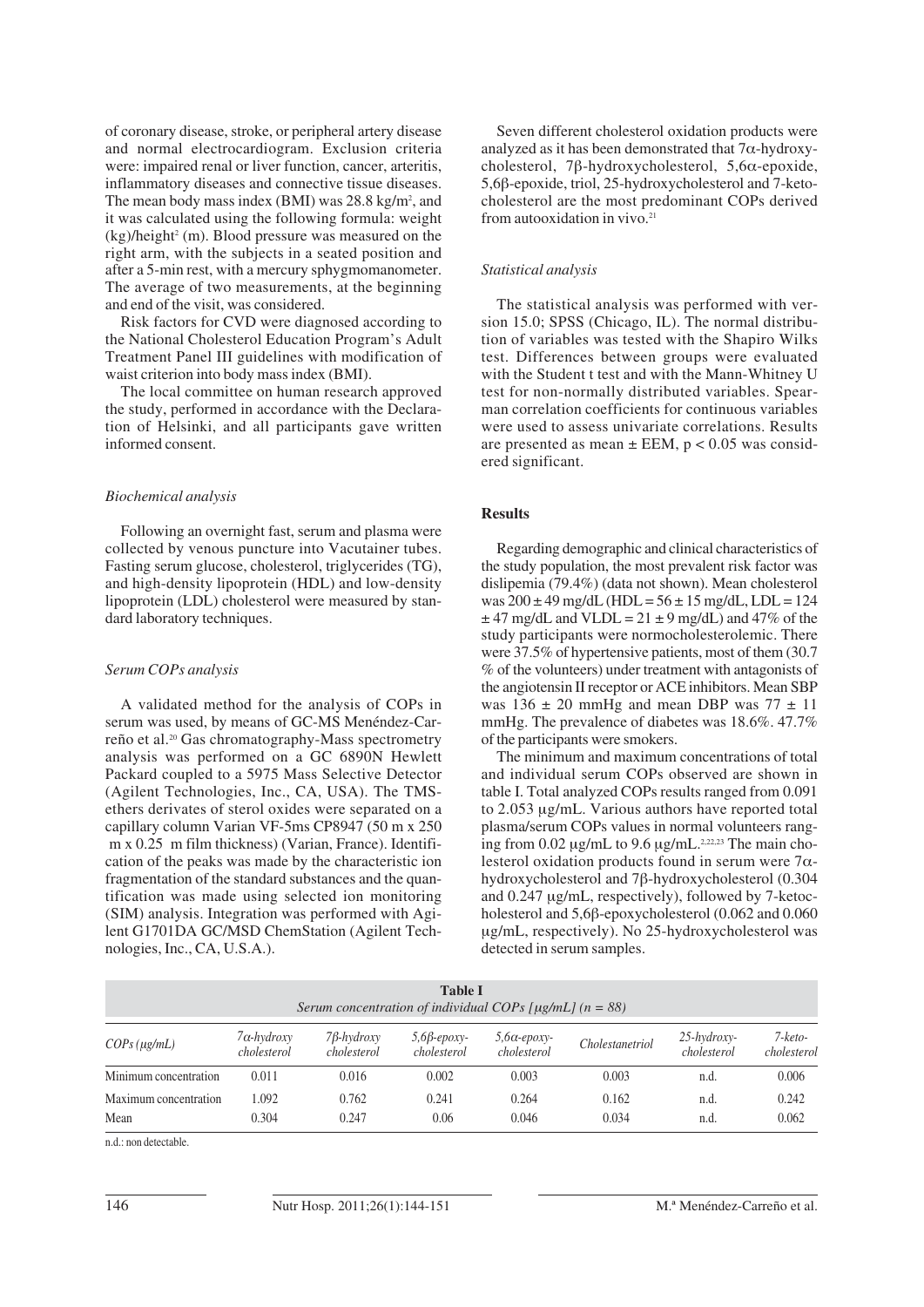| Serum COPs concentrations [µg/mL] according to total lipids levels |                      |                                   |                                  |                                   |                                    |                 |                        |  |  |
|--------------------------------------------------------------------|----------------------|-----------------------------------|----------------------------------|-----------------------------------|------------------------------------|-----------------|------------------------|--|--|
|                                                                    | $COPs$ ( $\mu$ g/mL) |                                   |                                  |                                   |                                    |                 |                        |  |  |
| CVD risk factor                                                    | Total COPs           | $7\alpha$ -hydroxy<br>cholesterol | $7\beta$ -hydroxy<br>cholesterol | $5,6\beta$ -epoxy-<br>cholesterol | $5,6\alpha$ -epoxy-<br>cholesterol | Cholestanetriol | 7-keto-<br>cholesterol |  |  |
| Total cholesterol                                                  |                      |                                   |                                  |                                   |                                    |                 |                        |  |  |
| $<$ 240 mg/dL (n = 56)                                             | $0.70 \pm 0.50$      | $0.29 \pm 0.27$                   | $0.22 \pm 0.19$                  | $0.06 \pm 0.05$                   | $0.04 \pm 0.03$                    | $0.03 \pm 0.03$ | $0.06 \pm 0.05$        |  |  |
| $> 240$ mg/dL (n = 29)                                             | $0.86 \pm 0.57$      | $0.32 \pm 0.32$                   | $0.30 \pm 0.21$                  | $0.07 \pm 0.05$                   | $0.05 \pm 0.05$                    | $0.04 \pm 0.03$ | $0.08 \pm 0.06$        |  |  |
| p                                                                  | n.s.                 | n.s.                              | n.s.                             | n.s.                              | n.s.                               | n.s.            | $p = 0.08$             |  |  |
| Low HDL                                                            |                      |                                   |                                  |                                   |                                    |                 |                        |  |  |
| $HDL > 40$ mg/dL (women);<br>$HDL > 50$ mg/dL (men) (n = 63)       | $0.70 \pm 0.49$      | $0.27 \pm 0.25$                   | $0.23 \pm 0.20$                  | $0.06 \pm 0.05$                   | $0.05 \pm 0.04$                    | $0.03 \pm 0.03$ | $0.06 \pm 0.06$        |  |  |
| $HDL < 40$ mg/dL (women);<br>$HDL < 50$ mg/dL (men) (n = 22)       | $0.91 \pm 0.61$      | $0.41 \pm 0.36$                   | $0.29 \pm 0.21$                  | $0.06 \pm 0.04$                   | $0.04 \pm 0.03$                    | $0.04 \pm 0.03$ | $0.06 \pm 0.04$        |  |  |
| p                                                                  | n.s.                 | n.s.                              | n.s.                             | n.s.                              | n.s.                               | n.s.            | n.s.                   |  |  |
| Total triglycerides                                                |                      |                                   |                                  |                                   |                                    |                 |                        |  |  |
| $< 150$ mg/dL (n = 71)                                             | $0.71 \pm 0.50$      | $0.28 \pm 0.28$                   | $0.23 \pm 0.19$                  | $0.06 \pm 0.05$                   | $0.04 \pm 0.04$                    | $0.03 \pm 0.03$ | $0.06 \pm 0.05$        |  |  |
| $> 150 \text{ mg/dL}$ (n = 11)                                     | $1.02 \pm 0.71$      | $0.44 \pm 0.37$                   | $0.37 \pm 0.26$                  | $0.06 \pm 0.05$                   | $0.04 \pm 0.03$                    | $0.03 \pm 0.03$ | $0.07 \pm 0.05$        |  |  |
| p                                                                  | *                    | $p = 0.08$                        | *                                | n.s.                              | n.s.                               | n.s.            | n.s                    |  |  |

| <b>Table II</b>                                                  |
|------------------------------------------------------------------|
| Serum COPs concentrations [µg/mL] according to total lipids leve |

Results are expressed as mean  $\pm$  standard deviations. \* p < 0.05; n.s.: non significant.

Subjects were classified into two groups depending on the presence or absence of different CVD risk factors, following the criteria described by the ATP III guidelines.19 Hypercholesterolemia was defined as cholesterol levels higher than 240 mg/dL. Low HDL was characterized as HDL levels lower than 40 mg/dL for women and lower than 50 mg/dL for men. Hypertriglyceridemia was considered when triglycerides levels were higher than 150 mg/dL. In relation to hypertension, the Sixth Report of the Joint National Committee on Prevention, Detection, Evaluation, and Treatment of High Blood Pressure defined categorical hypertension as a blood pressure  $\geq 140$  mm Hg systolic or ≥ 90 mm Hg diastolic.24 Diabetes was described as fasting blood glucose levels higher than 126 mg/dL.25 Finally, overweight and obesity were classified according to body mass index (BMI) criteria described by the National Institutes of Health (BMI  $> 25$  kg/m<sup>2</sup> for overweight and  $>$  30 kg/m<sup>2</sup> for obesity.<sup>26</sup>

Regarding hypercholesterolemia, there were no significant differences between the two groups of subjects, with and without hypercholesterolemia, for total COPs levels, 7-ketocholesterol being the only oxide that showed some trend to signification ( $p = 0.08$ ) (table II). In relation to HDL levels, total COPs concentrations were higher in patients with low HDL levels (0.91 μg/mL) than in subjects with high HDL levels (0.70 μg/mL),but no statistical significance was noticed (table II).

Subjects with hypertriglyceridemia showed significantly higher total COPs levels (1.02 μg/mL) than those without hypertriglyceridemia (0.71 μg/mL) (table II). These differences were due to 7α-hydroxycholesterol, which showed significant differences between both groups, and also to the quantitatively great differences (although not statistically significant  $p = 0.08$ ) found for 7 $\beta$ -hydroxycholesterol.

Results regarding COPs concentrations depending on the blood pressure of subjects are shown in table III. There were significant differences between the two groups for total COPs levels (0.89 μg/mL for hypertensive patients and 0.61 μg/mL for normal subjects), detecting significant increased levels of cholesterol oxides at C7 position. The rest of the COPs, 5,6β-epoxycholesterol, 5,6α-epoxycholesterol and cholestanetriol did not show significant differences between both groups. Similar results were found when COPs were analyzed in subjects with and without diabetes (table III). 7α-hydroxycholesterol, 7β-hydroxycholesterol and 7-ketocholesterol showed significant increases in subjects with diabetes in relation to subjects which did not suffer from this disease. Total COPs were also significantly higher in those patients (1.00 and 0.70 μg/mL, respectively).

In relation to subjects which were classified according to their BMI, significant differences were found between subjects with BMI higher or lower than 30 kg/m2 , showing 1.05 μg/mL in the first case and 0.71  $\mu$ g/mL in the latest. In obese population, 7 $\alpha$ hydroxycholesterol and 7β-hydroxycholesterol also showed a trend to signification, with p values of 0.07 and 0.08, respectively (table IV). An evaluation of the COPs content in overweight + obesity subjects was also done. In this case, significantly higher values were found for total COPs in the group with a BMI > 25 kg/m2 , with 0.84 μg/mL, compared to 0.60 μg/mL that was observed for the group with BMI < 24.9 kg/m2 . 7α-hydroxycholesterol was the only COP that presented significant differences between these two groups.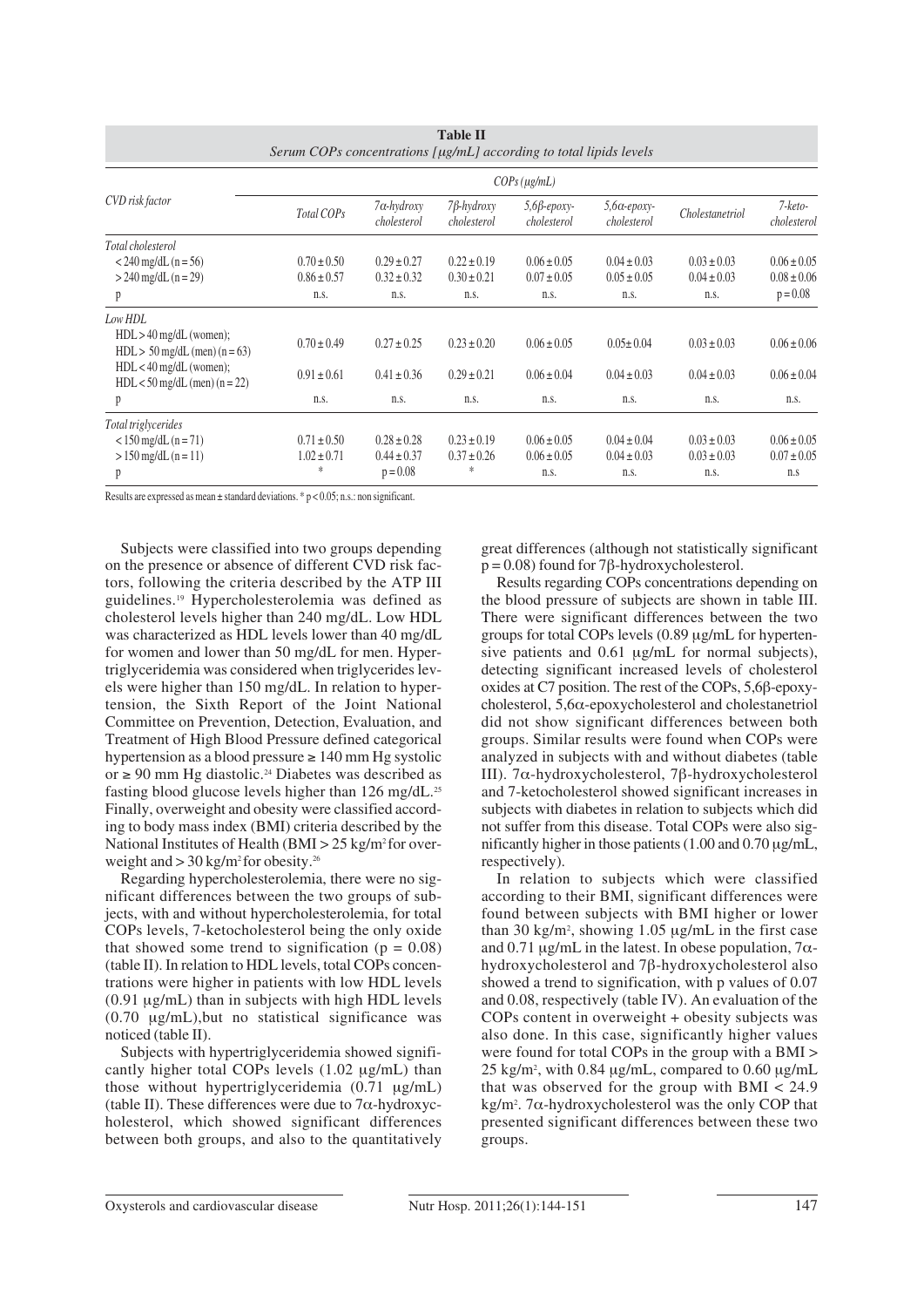| <b>Table III</b><br>Serum COPs concentrations $\lceil \mu g/mL \rceil$ regarding hypertension and diabetes |                                         |                                         |                                         |                                            |                                            |                                            |                                         |  |
|------------------------------------------------------------------------------------------------------------|-----------------------------------------|-----------------------------------------|-----------------------------------------|--------------------------------------------|--------------------------------------------|--------------------------------------------|-----------------------------------------|--|
| $COPs$ ( $\mu$ g/mL)                                                                                       | Total COPs                              | $7\alpha$ -hydroxy<br>cholesterol       | $7\beta$ -hydroxy<br>cholesterol        | $5,6\beta$ -epoxy-<br>cholesterol          | $5,6\alpha$ -epoxy-<br>cholesterol         | <i>Cholestanetriol</i>                     | 7-keto-<br>cholesterol                  |  |
| Hypertension<br>$No(n=42)$<br>Yes $(n = 45)$<br>p                                                          | $0.61 \pm 0.41$<br>$0.89 \pm 0.59$<br>* | $0.23 \pm 0.21$<br>$0.37 \pm 0.33$<br>* | $0.20 \pm 0.15$<br>$0.29 \pm 0.24$<br>* | $0.06 \pm 0.05$<br>$0.06 \pm 0.05$<br>n.s. | $0.04 \pm 0.04$<br>$0.05 \pm 0.04$<br>n.s. | $0.03 \pm 0.03$<br>$0.04 \pm 0.03$<br>n.s. | $0.05 \pm 0.04$<br>$0.08 \pm 0.06$<br>* |  |
| <i>Diabetes</i><br>No $(n = 70)$<br>Yes $(n = 16)$<br>p                                                    | $0.70 \pm 0.50$<br>$1.00 \pm 0.8$<br>*  | $0.27 \pm 0.27$<br>$0.44 \pm 0.32$<br>* | $0.23 \pm 0.20$<br>$0.33 \pm 0.21$<br>* | $0.06 \pm 0.05$<br>$0.06 \pm 0.03$<br>n.s. | $0.04 \pm 0.04$<br>$0.05 \pm 0.03$<br>n.s. | $0.03 \pm 0.03$<br>$0.03 \pm 0.02$<br>n.s. | $0.06 \pm 0.05$<br>$0.09 \pm 0.07$<br>* |  |

Results are expressed as mean  $\pm$  standard deviations. \* p < 0.05; n.s.: non significant.

| <b>Table IV</b><br>Serum COPs concentrations [µg/mL] regarding obesity (IMC > 30.0 kg/m <sup>2</sup> ) and overweight + obesity (IMC > 25.0 kg/m <sup>2</sup> ) |                 |                                   |                                  |                                   |                               |                        |                        |  |  |
|-----------------------------------------------------------------------------------------------------------------------------------------------------------------|-----------------|-----------------------------------|----------------------------------|-----------------------------------|-------------------------------|------------------------|------------------------|--|--|
| $COPs$ (ug/mL)                                                                                                                                                  | Total COPs      | $7\alpha$ -hydroxy<br>cholesterol | $7\beta$ -hydroxy<br>cholesterol | $5,6\beta$ -epoxy-<br>cholesterol | $5,6a$ -epoxy-<br>cholesterol | <i>Cholestanetriol</i> | 7-keto-<br>cholesterol |  |  |
| <i><b>Obesity</b></i>                                                                                                                                           |                 |                                   |                                  |                                   |                               |                        |                        |  |  |
| BMI < 29.9 kg/m <sup>2</sup> (n = 71)                                                                                                                           | $0.71 \pm 0.80$ | $0.28 \pm 0.28$                   | $0.23 \pm 0.18$                  | $0.06 \pm 0.06$                   | $0.04 \pm 0.04$               | $0.03 \pm 0.03$        | $0.06 \pm 0.05$        |  |  |
| $BMI > 30 \text{ kg/m}^2 (n=13)$                                                                                                                                | $1.05 \pm 0.60$ | $0.44 \pm 0.32$                   | $0.37 \pm 0.27$                  | $0.06 \pm 0.04$                   | $0.05 \pm 0.03$               | $0.03 \pm 0.03$        | $0.07 \pm 0.06$        |  |  |
| p                                                                                                                                                               | *               | $P = 0.07$                        | $P = 0.08$                       | n.s.                              | n.s.                          | n.s.                   | n.s.                   |  |  |
| $Overweight + Obesity$                                                                                                                                          |                 |                                   |                                  |                                   |                               |                        |                        |  |  |
| BMI < 24.9 kg/m <sup>2</sup> (n = 26)                                                                                                                           | $0.60 \pm 0.40$ | $0.22 \pm 0.22$                   | $0.20 \pm 0.15$                  | $0.05 \pm 0.04$                   | $0.04 \pm 0.02$               | $0.03 \pm 0.03$        | $0.06 \pm 0.05$        |  |  |
| $BMI > 25 \text{ kg/m}^2 (n = 58)$                                                                                                                              | $0.84 \pm 0.57$ | $0.35 \pm 0.31$                   | $0.28 \pm 0.22$                  | $0.06 \pm 0.05$                   | $0.05 \pm 0.04$               | $0.04 \pm 0.03$        | $0.07 \pm 0.05$        |  |  |
| р                                                                                                                                                               | *               | *                                 | $P = 0.06$                       | n.s.                              | n.s.                          | n.s.                   | n.s.                   |  |  |

Results are expressed as mean  $\pm$  standard deviations. \*p < 0.05; n.s.: non significant.

Figure 1 shows COPs concentrations in relation to the different CVD risk factors evaluated in this work. Analysis of COPs concentrations revealed a significant increase in total COPs levels in patients presenting hypertriglycerolemia, hypertension, diabetes and over-



*Fig. 1.—Concentration of Total Cholesterol Oxidation Products (μg/mL serum) in relation to the absence (1) or presence (2) of different CVD risk factors in the studied volunteers (n = 88).*

weight/obesity status. Regarding hypercholesterolemia and HDL levels, COPs did not show significant differences with the presence of the risk factor although their levels were increased in both cases.

Significant positive Spearman correlations between total COPs and total triglycerides ( $p = 0.012$ ), between total COPs and systolic and diastolic arterial pressure  $(p = 0.038$  and  $p = 0.06$ , respectively) and between total COPs and BMI ( $p = 0.015$ ) were obtained (table V). On the contrary, as it could have been expected, a negative and significant Spearman correlation between total COPs and HDL was found ( $p = 0.029$ ). No significant correlations between total COPs and glucose levels were found. Regarding correlations between serum cholesterol levels and different CVD, only negative Spearman significant correlations between cholesterol and HDL  $(p < 0.001)$  were found (table V).

#### **Discussion**

The high variability found for the amount of COPs in the analyzed subjects serum shows that their level is probably affected by several factors. The major oxysterol detected in this study,  $7\alpha$ -hydroxycholesterol, is partially formed *in vivo* by the liver specific cholesterol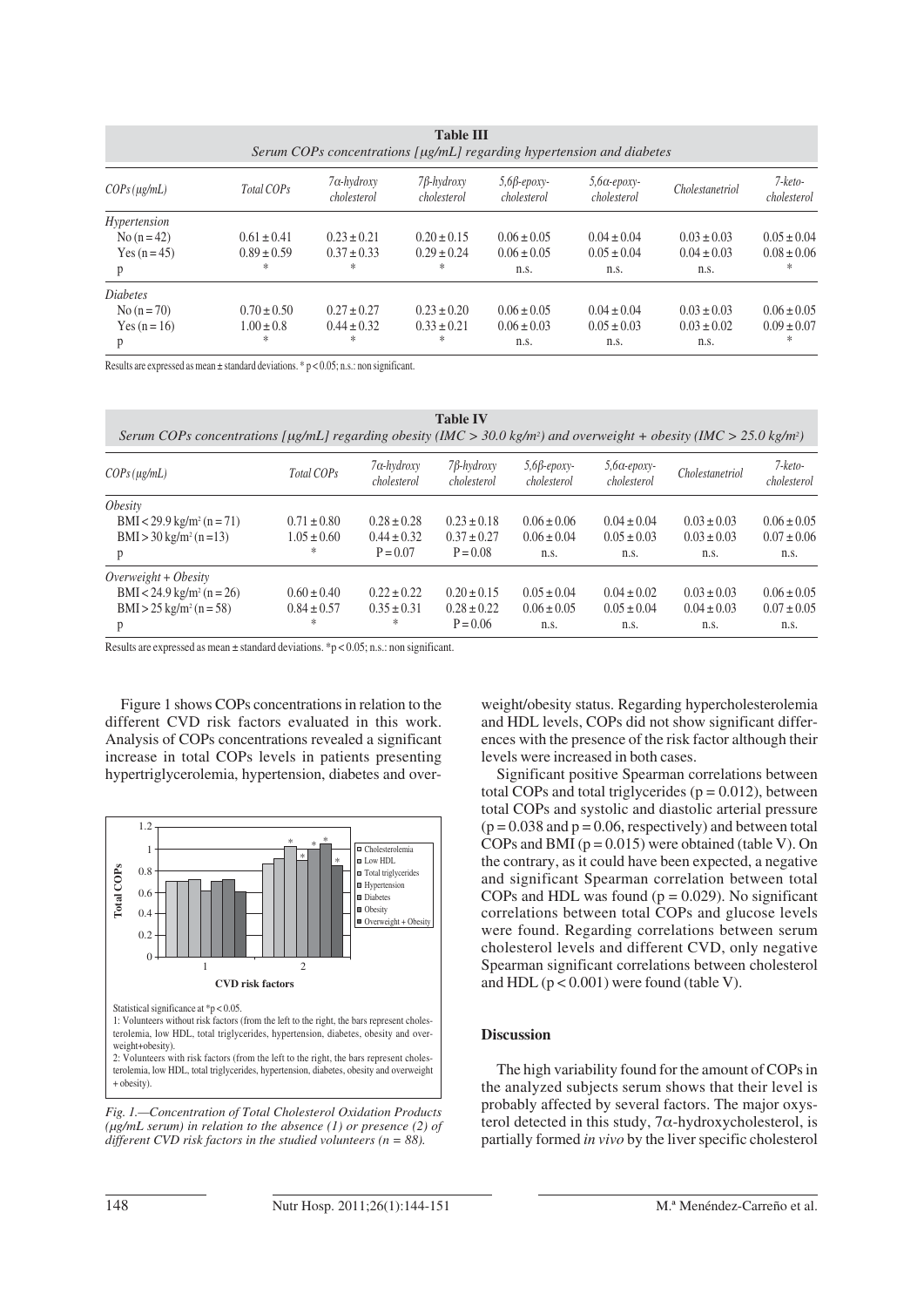| <b>Table V</b><br>Correlation between serum COPs and cholesterol levels and CDV risk factors |                           |                      |                                   |                             |          |          |  |  |  |
|----------------------------------------------------------------------------------------------|---------------------------|----------------------|-----------------------------------|-----------------------------|----------|----------|--|--|--|
| CVD risk factor                                                                              | <b>HDL</b><br>cholesterol | <i>Triglycerides</i> | <i>Sistolic</i><br>blood pressure | Diastolic<br>blood pressure | BMI      | Glucose  |  |  |  |
| Correlation with serum COPS                                                                  |                           |                      |                                   |                             |          |          |  |  |  |
| R Spearman                                                                                   | $-0.236$                  | 0.273                | 0.31                              | 0.291                       | 0.264    | 0.092    |  |  |  |
|                                                                                              | 0.029                     | 0.012                | 0.038                             | 0.006                       | 0.015    | n.s.     |  |  |  |
| Correlation with serum cholesterol                                                           |                           |                      |                                   |                             |          |          |  |  |  |
| R Spearman                                                                                   | $-0.226$                  | 0.197                | $-0.03$                           | 0.176                       | $-0.096$ | $-0.288$ |  |  |  |
|                                                                                              | 0.037                     | n.s.                 | n.s.                              | n.s.                        | n.s.     | 0.011    |  |  |  |

n.s.: non significant ( $p > 0.05$ ).

7α-hydroxylase (CYP7A), a P-450 enzyme of liver microsomes limiting step in the synthesis of primary bile acids,<sup>27</sup> but it is also a common non-enzymatic cholesterol oxidation product that may be formed by secondary lipid peroxidations.28 7β-hydroxycholesterol is generally regarded as COPs formed *in vivo* by a nonenzymatic mechanism because no specific enzymes responsible for their formation have yet discovered in humans.<sup>29</sup> 25-hydroxycholesterol, the only nondetected COPs among those analyzed, it is a minor cholesterol oxidation product in human plasma and in atherosclerotic lesions,<sup>5</sup> Diczfalusy 2009 et al.<sup>30</sup> have described values around 5 ng/ml for this oxysterol.

Increased plasma cholesterol levels, particularly LDL, are considered one of the most important risk factor for CVD by several institutions as the Framingham Heart Study,<sup>31</sup> the Multiple Risk Factor Intervention Trial (MRFIT)<sup>32</sup> or the Lipid Research Clinics trials.33 Nevertheless, the mechanisms by which cholesterol contributes to the initiation and progression of atherosclerotic lesions are not still clear owing to its lack of reactivity *per se.*<sup>8</sup> Although the concentration of LDL in circulation is important in determining its uptake into the endothelium during the development of atherosclerosis, LDL particles are taken especially after being oxidized and may be then deposited in the arterial intima, thus leading to the formation of atheroma. In a previous paper it was also found that no correlation exists between serum cholesterol and levels of serum COPs when analyzing the effects of feeding on rats with different diets.3 In this sense, the fact that levels of serum COPs did not show correlations with hypercholesterolemia, which is in agreement with other researchers,34,35 has induced to some authors to hypothesize that COPs could be used as more appropriate markers for the development of atherosclerosis than cholesterol or LDL in normocholesterolemic patients with atherosclerosis of the lower limbs.<sup>36</sup>

In addition, HDL has been proposed to protect against the development of CDV by facilitating the transport of cholesterol in periphericall cells back to the liver for removal from the body (reverse cholesterol transport). It has been demonstrated that there is an inverse association between plasma HDL level and incidence of CVD. Constantly low HDL concentration in young healthy men free from other coronary risk factors, is associated with increased *in vivo* LDL oxidation and with arterial endothelial vasodilatory dysfunction.37 HDL was found to protect macrophages from apoptosis induced by oxidized LDL or by loading with free cholesterol.38 7-ketocholesterol and related oxysterols modified at the C7 position are selectively exported to HDL by macrophages ATP-binding cassette transporter ABCG1 having a protective role in advanced atherosclerotic plaques. The negative correlation found between total COPs and HDL cholesterol pointed out the potential importance of HDL levels in preventing oxidative mechanisms which occur during the development of atherosclerosis. However, these results were not confirmed by the differences observed for COPs between both groups, high and low HDL cholesterol, which did not reach statistical significance.

Many studies have shown an association between high level of plasma triglycerides (TG) and CVD.<sup>39</sup> In contrast, there is a controversial debate whether hypertriglycerolemia represents a risk factor independent of other factors that are often related to it.40 One remarkable finding of the present work is that total COPs analysed in this study were significantly higher in hypertriglycerolemic patients, showing also a positive and significant correlation between both variables.

This study also showed that hypertensive patients showed significantly higher COPs concentrations in serum than non-hypertensive ones. High blood pressure is a reversible risk factor and even small reductions in blood pressure can imply large beneficial effects on the risk of CVD.<sup>41</sup> In hypertension, there is an enhancement of lipid peroxidation and antioxidant consumption in plasma. Furthermore, COPs inhibit nitric oxide radical production, considered as the major endothelium-derived relaxing factor.<sup>42</sup> Moriel et al.<sup>43</sup> found higher concentrations of 7-ketocholesterol,  $5\alpha$ cholestane-3β,5,6β-triol and 5,6α-epoxy-5α-cholestan- $3\alpha$ -ol in LDL particles of hypertensive patients than in those of normotensive subjects, despite the normal concentrations of cholesterol and triglycerides found in hypertensive patients. Studies in rabbits showed that induction of hypertension by coarctation of the aorta gave rise to an enhancement of COPs in plasma and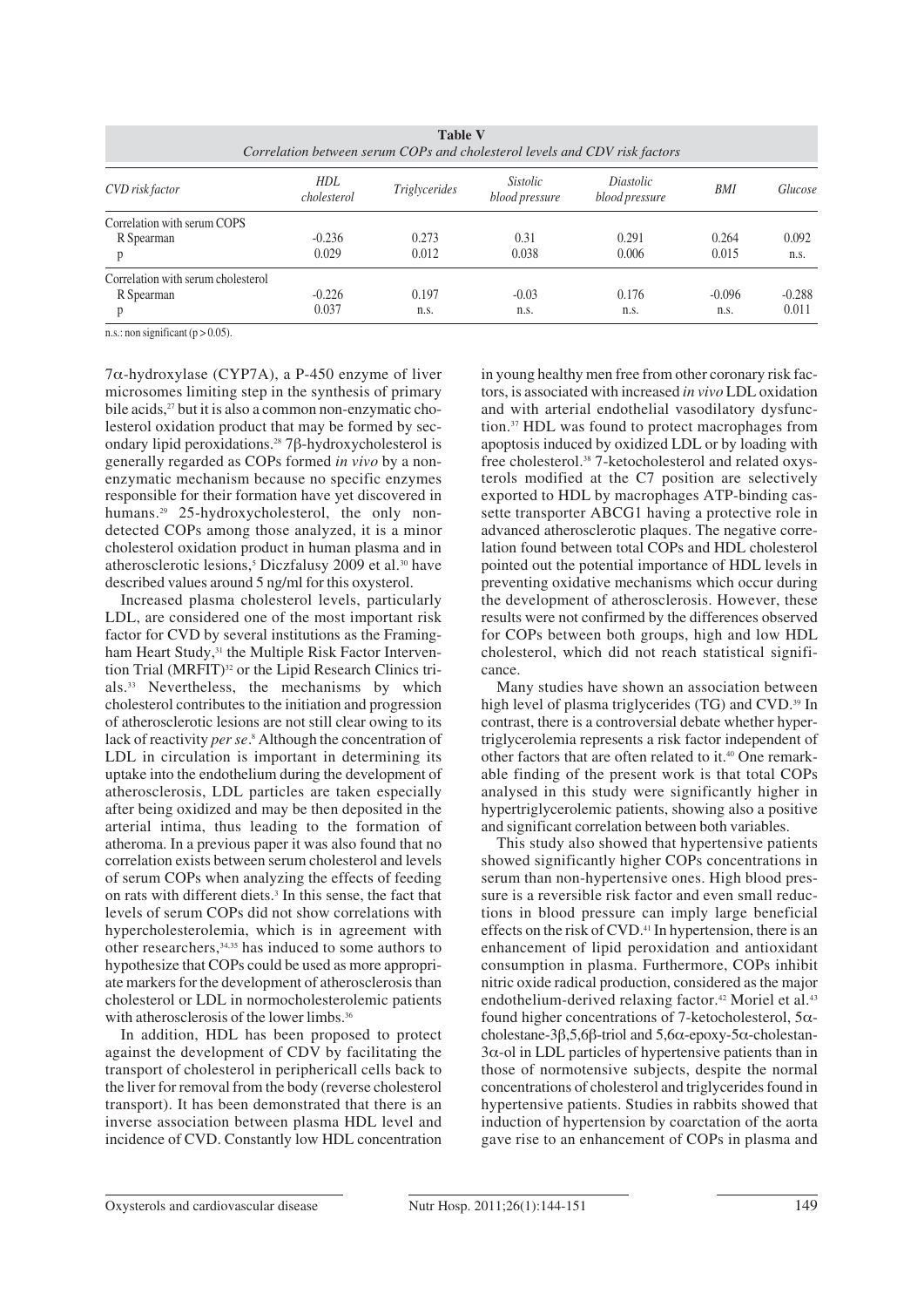aortic tissue.44 There were significant differences between the two groups for total COPs levels, detecting significant increased levels of cholesterol oxides at C7 position.

Diabetes is a major independent CVD risk factor.<sup>45</sup> The finding that COPs levels were significantly increased in diabetic patients is relevant because COPs, in addition to be biomarkers of oxidative stress, also have cytotoxic and proinflamatory effects, which can be related to the implications of diabetes.<sup>8</sup> Other authors46,47 also found high concentrations of plasma oxysterols in patients with diabetes mellitus. Yoshioka et al.48 studied whether diabetes enhanced lipid peroxidation in diabetic Wistar rats detecting higher levels of 7α-hydroxycholesterol, 7β-hydroxycholesterol and 7 ketocholesterol in diabetic rats than in control ones.

Overweight/obesity is a major, modifiable risk factor for CDV although the link between increased fat mass and atherosclerosis is still unknown.<sup>49</sup> This study revealed that subjects with BMI  $>$  25 kg/m<sup>2</sup> had significantly increased serum COPs levels, and even higher quantitative differences were detected for COPs values between those subjects suffering obesity (BMI > 30 kg/m2 ) compared to non obese subjects. Alkazemi et al.17 also found increased serum COPs concentration with obesity, detecting increased levels of 7-oxysterols. The increases of serum COPs from autoxidation origin with obesity could be related with data suggesting that oxidative stress is a risk factor for obesity.50,51.

In summary, serum levels of COPs with patophysiologic interest are positively related to five CVD risk factors (hypertriglyceridemia, hypertension, diabetes, obesity and overweight). It could be interesting to determine in which extent these oxysterols are originated in the organism or proceed from the diet. Also the study of the viability of the use of these compounds as potential biomarkers of development of CVD would be of great interest.

### **Acknowledgements**

We thank Plan Investigador de la Universidad de Navarra (PIUNA), Asociación de Amigos de la Universidad de Navarra (ADA), for their contribution to the financial support of this research work.

#### **References**

- 1. Schroepfer GJ. Oxysterols: Modulators of cholesterol metabolism and other processes. *Physiol Rev* 2000; 80 (1): 361-554.
- 2. Guardiola F, Tres A, Codony R, Addis PB, Bergmann SD, Zavoral JH. Lack of effect of oral supplementation with antioxidants on cholesterol oxidation product concentration of human plasma, as revealed by an improved gas chromatography method. *Anal Bioanal Chem* 2007; 389: 277-289.
- 3. Menéndez-Carreño M, Ansorena D, Milagro FI, Campión J, Martínez JA, Astiasarán I. Inhibition of serum cholesterol oxidation by dietary vitamin C and selenium intake in high fat fed rats. *Lipids* 2008; 43: 383-390.
- 4. Sottero B, Gamba P, Gargiulo S, Leonarduzzi S, Poli G. Cholesterol oxidation products and disease: an emerging topic of interest in medicinal chemistry. *Curr Med Chem* 2009; 16 (6): 685-705.
- 5. Brown AJ, Jessup W. Oxysterols and atherosclerosis. *Atherosclerosis* 1999; 142: 1-28.
- 6. Singh U, Jialal I. Oxidative stress and atherosclerosis. *Pathophysiology* 2006; 13 (3): 129-142.
- 7. Guardiola F, Codony R, Addis PB, Rafecas M, Boatella J. Biological effects of oxysterols: Current status. *Food Chem Toxicol* 1996; 34 (2): 193-211.
- 8. Leonarduzzi G, Sottero B, Poli G. Oxidized products of cholesterol: dietary and metabolic origin, and proatherosclerotic effects (review). *J Nutr Biochem* 2002; 13: 700-710.
- 9. Stocker R, Keaney JF Jr. Role of Oxidative Modifications in Atherosclerosis. *Physiol Rev* 2004; 84: 1381-1478.
- 10. Zhou Q, Wasowicz E, Handler B, Fleischer L, Kummerow FA. An excess concentration of oxysterols in the plasma is cytotoxic to cultures endothelial cells. *Atherosclerosis* 2000; 149: 191-197.
- 11. Larsson DA, Baird S, Nyhalah JD, Yuan XM, Li W. Oxysterols mixtures, in atheroma-relevant prportions, display synergistic and proapoptotic effects. *Free Rad Biol Med* 2006; 41: 902- 910.
- 12. Abo K, Mio T, Sumino K. Comparative analysis of plasma and erythrocyte 7-ketocholesterol as a marker for oxidative stresss in patients with diabetes mellitus. *Clin Biochem* 2000; 33 (7): 541-547.
- 13. Arca M, Natoli S, Micheletta F, Riggi S, Di Angelantonio E, Montli A, Antonini MT, Antonini R, Diczfalusy U, Iuliano L. Increased plasma levels of oxysterols, in vivo markers of oxidative stress, in patients with familial combined hyperlipidemia: Reduction during atorvastatin and fenofibrate therapy. *Free Rad Biol Med* 2007; 42: 698-705.
- 14. Murakami H, Tamasawa N, Matsui J, Yamato K, JingZhi G, Suda S. Plasma levels of soluble vascular adhesion molecule-1 and cholesterol oxidation products in type 2 diabetic patients with nephropathy. *J Atheroscl Thromb* 2002; 8 (1): 21-24.
- 15. Szuchman A, Aviram M, Musa R, Khatib S, Vaya J. Characterization of oxidative stress in blood from diabetic *vs.* hypercholesterolaemic patients, using a novel synthesized marker. *Biomarkers* 2008; 13 (1): 119-131.
- 16. Zwirska-Korczala K, Jagodzinska J, Wielkoszynski T, Jochem J, Bodzek D, Wylezol M, Pardela M. Assessment of plasma lipid profile oxysterols and vitamin E concentration in morbidity obese patients with coexisting arterial hypertension and non-insulin dependent diabetes mellitus. *Pol Arch Med Wewn* 2002; 107 (2): 141-147.
- 17. Alkazemi D, Egeland G, Vaya J, Meltzer S, Kubow S. Oxysterol as a marker of atherogenic dyslipemia in adolescence. *J Clin Endocrinol Metabol* 2008; 93 (11): 4282-4289.
- 18. Griffiths WJ, Wang Y. Sterol lipidomics in health and disease: Methodologies and applications. *Eur J Lipid Sci Technol* 2009; 111: 14-38.
- 19. National Cholesterol Education Program's Adult Treatment Panel III: Third Report of the National Cholesterol Education Program (NCEP) Expert Panel on Detection, Evaluation, and Treatment of High Blood Cholesterol in Adults (Adult Treatment Panel III) Final Report. *Circulation* 2002; 106: 3143- 3441.
- 20. Menéndez-Carreño M, García-Herreros C, Astiasarán I, Ansorena D. Validation of a gas chromatography–mass spectrometry method for the analysis of sterol oxidation products in serum. *J Chromat B* 2008; 864: 61-68.
- 21. Rozner S, Garti N. The activity and absorption relationship of cholesterol and phytosterols. Colloids Surfaces A: *Physicochem Eng Aspects* 2006; 82, 283: 435-456.
- Sevanian A, Hodis HN, Hwang J, Peterson H. In: Bellomo G, Finardi G, Maggi E, Rice Evans C (eds). Free radicals, lipoprotein oxidation and atherosclerosis. Richelieu, London, 1995, pp. 139-161.
- 23. Micheletta F, Natoli S, Misuraca M, Sbarigia E, Diczfalusy U, Iuliano L. Vitamin e supplementation in patients with carotid